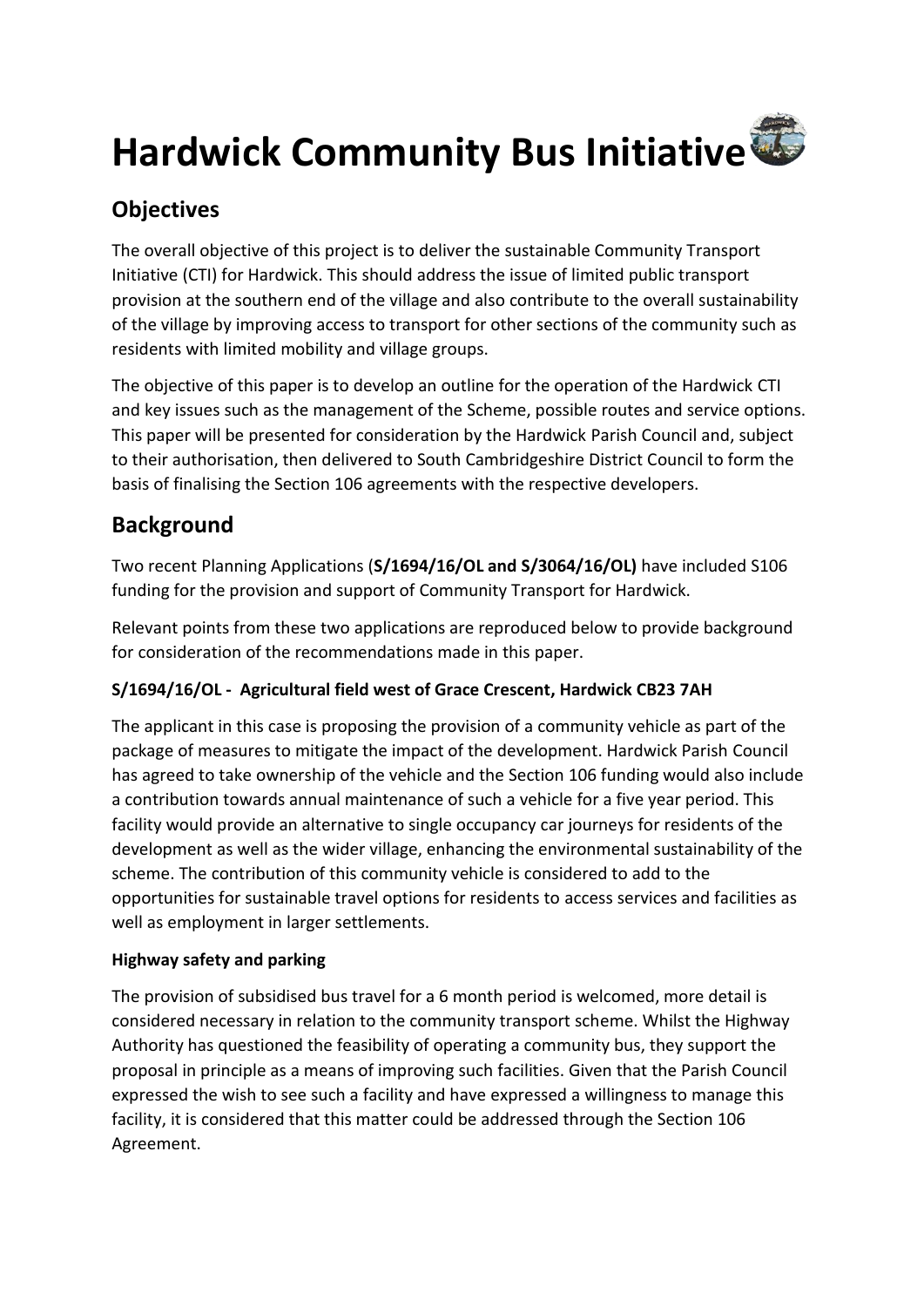**S106 Detail** A proposal has been put forward by Hardwick Parish Council to establish a new community transport initiative and which they would run between the village and key destinations.

### Quantum **£45,000**

### **S/3064/16/OL - Land south of 279 St. Neots Road, Hardwick**

The applicant is also proposing to contribute to the ongoing provision of a community vehicle secured as part of the package of measures to mitigate the impact of the development for 98 units at Grace Crescent (ref. S/1694/16/OL approved at the March 2017 meeting of the planning committee.) Hardwick Parish Council has agreed to take ownership of the vehicle and the Section 106 funding from this application would contribution towards annual maintenance of such a vehicle for a five year period, in addition to the five years secured as part of the Grace Crescent scheme.

This facility would provide an alternative to single occupancy car journeys for residents of the development as well as the wider village, enhancing the environmental sustainability of this scheme proposal further. The contribution towards this community vehicle is considered to add to the opportunities for sustainable travel options for residents to access services and facilities as well as employment in larger settlements, in addition to the regular bus service which also runs adjacent to the development.

#### **Highway safety and parking**

Whilst the Highway Authority questioned the feasibility of operating a community bus when this was secured as part of the Grace Crescent scheme, they supported the proposal in principle as a means of improving such facilities. Given that the Parish Council expressed the wish to see such a facility and have expressed a willingness to manage this facility, it is considered that additional funding to support the running of this facility should be secured via the Section 106 Agreement relating to this application, enhancing the environmental sustainability of the scheme.

**S106 Detail** A proposal has been put forward by Hardwick Parish Council to establish a new community transport initiative and which they would run between the village and key destinations. A contribution is to be secured from the recent application at Grace Crescent and this contribution will assist in the running costs for the service.

Quantum **£20,000**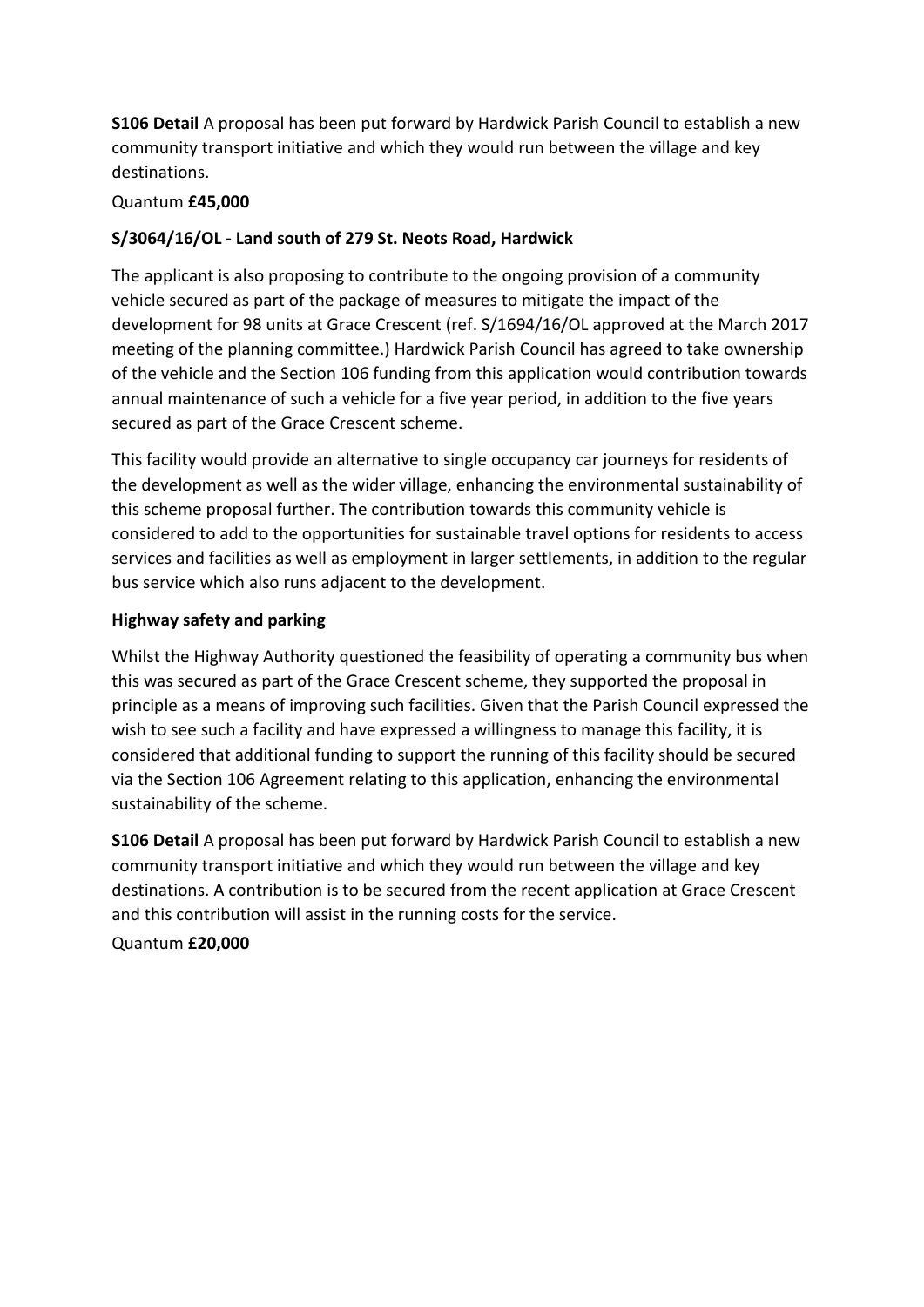## **Management**

There are a number of options regarding the management of the Community Bus Initiative, the three main alternatives being:

- 1. Direct management by the Parish Council.
- 2. A 'not-for-profit' company established to manage the scheme (similar to that for the Hardwick Sports & Social Club).
- 3. A Charitable body, specifically established to manage the Community Bus (similar to that adopted by the long standing and successful Histon & Impington Community Transport scheme).

When the Community Bus report from Councillor Cracknell was considered at the May meeting, there didn't appear to be any overt enthusiasm from within the Parish Council to follow option 1. Therefore options 2 or 3 appear to be the most likely approach, however, it would seem appropriate for the Parish Council to formally debate and decide upon this matter.

Should the Parish Council opt not to directly manage the Community Transport Scheme, then it is recommended that further work should be done to determine whether a 'not-forprofit' Company or a charitable body would be the most suitable option.

It is further proposed that whether the scheme is directly managed by the Parish Council or through an 'arms length' body, day-to-day operations should be conducted by a paid manager or administrator. This is a role that could possibly be shared with the management body for the proposed Community Centre.

If the 'arms length' management option is chosen then it is recommended that this should have a number of voluntary members drawn from the Community and Council, acting as Directors or Trustees of the Management body and overseeing the operation of the scheme.

It is anticipated that services such as vehicle maintenance and fuel supply would be contracted to appropriate (local where cost effective) specialists and that a number of vehicle drivers (who may be paid or voluntary, as determined by the Scheme management) will be required to deliver the services.

# **Routes/Services**

Given that the majority of the funding for the Community Transport Initiative will be provided by the Grace Crescent development, it is considered essential that the Community Bus provides an effective supplement to the current limited public transport services in the Southern part of Hardwick.

Particularly addressing the needs of this section of the Community, it is proposed that the Community Bus might deliver the following services: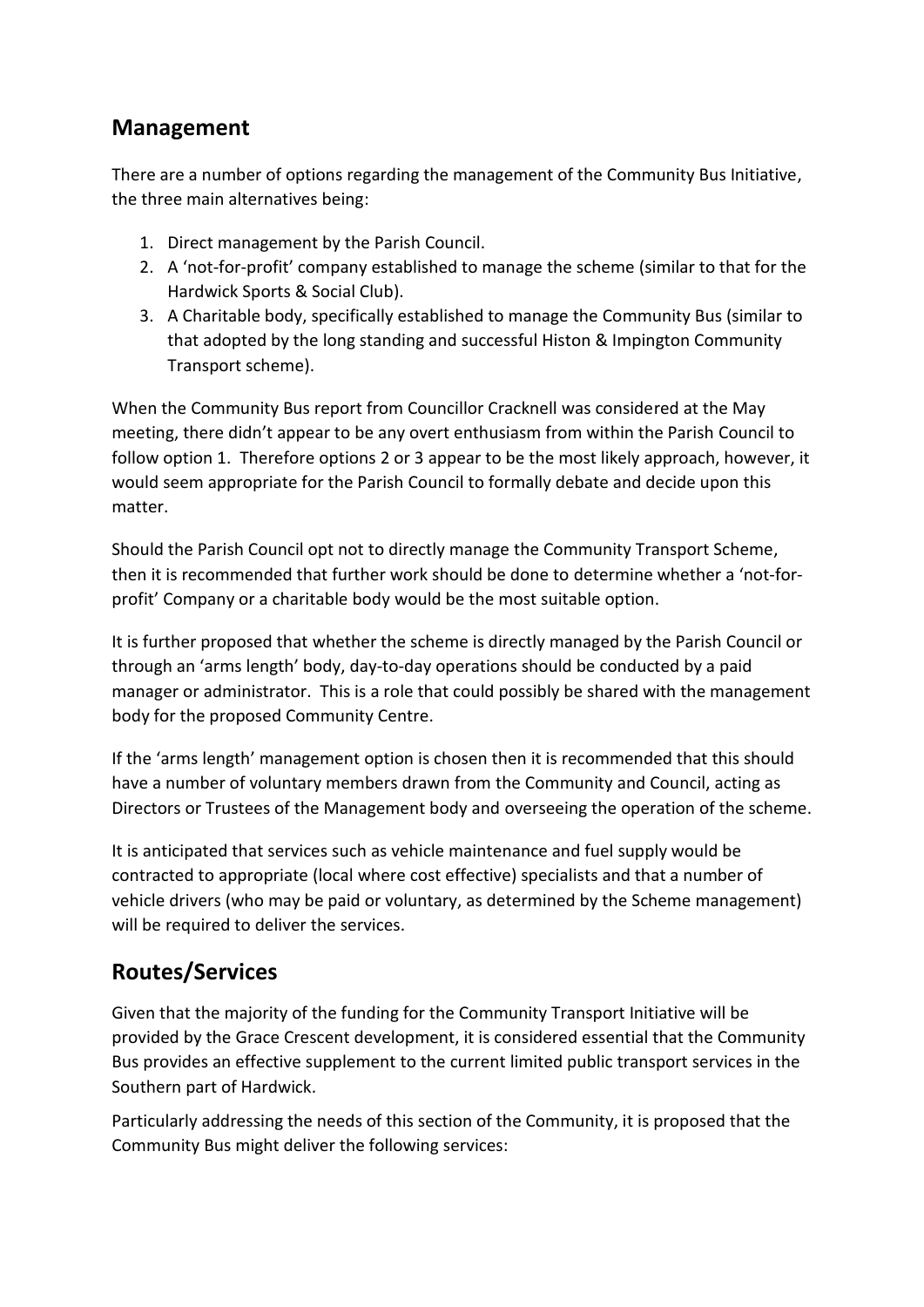#### **Monday – Friday**

#### Morning

- 1. A 'scheduled' 20 minute frequency shuttle departing from the Grace Crescent area stopping at St Mary's Church and feeding Citi4 services on St Neots Road.
- 2. A 'scheduled' 20 minute frequency shuttle departing from the southern end of the St Neots Road development, feeding Citi4 services on St Neots Road.
- 3. A 'scheduled' primary school shuttle departing from the Grace Crescent area stopping at St Mary's Church and returning to Grace Crescent area.
- 4. A 'scheduled' shuttle departing from the Grace Crescent area, stopping at St Mary's Church, Nisa, St Neots Road Development, feeding the Busway interchange at Oakington. (Southbound Busway services from Oakington connect to the Science Park, Cambridge City Centre, Cambridge Station and Addenbrookes Hospital outpatients. Northbound Busway services from Oakington connect to St Ives, Huntingdon and Peterborough.)

### Afternoon

- 5. A 'scheduled' primary school shuttle departing from the Grace Crescent area, stopping en-route at the Blue Lion, collecting children from the school to return to Grace Crescent area.
- 6. A 'scheduled' service collecting passengers from the Busway interchange at Oakington and delivering passengers to the St Neots Road development, Nisa, the Blue Lion and the Grace Crescent areas.
- 7. A 'scheduled' service collecting passengers from Citi4 services and delivering them to the Grace Crescent area.

## **Saturday**

## Morning

- 8. A 'scheduled' shuttle departing from the Grace Crescent area stopping by St Mary's Church and taking passengers to Citi4 services on St Neots Road.
- 9. A 'scheduled' shuttle departing from the southern end of the St Neots Road development, taking passengers to Citi4 services on St Neots Road.
- 10. A 'scheduled shuttle departing from the Grace Crescent area, stopping at St Mary's Church, Nisa, St Neots Road Development, taking passengers to the Busway interchange at Oakington. (Southbound Busway services from Oakington connect to the Science Park, Cambridge City Centre, Cambridge Station and Addenbrookes Hospital outpatients. Northbound Busway services from Oakington connect to St Ives, Huntingdon and Peterborough.)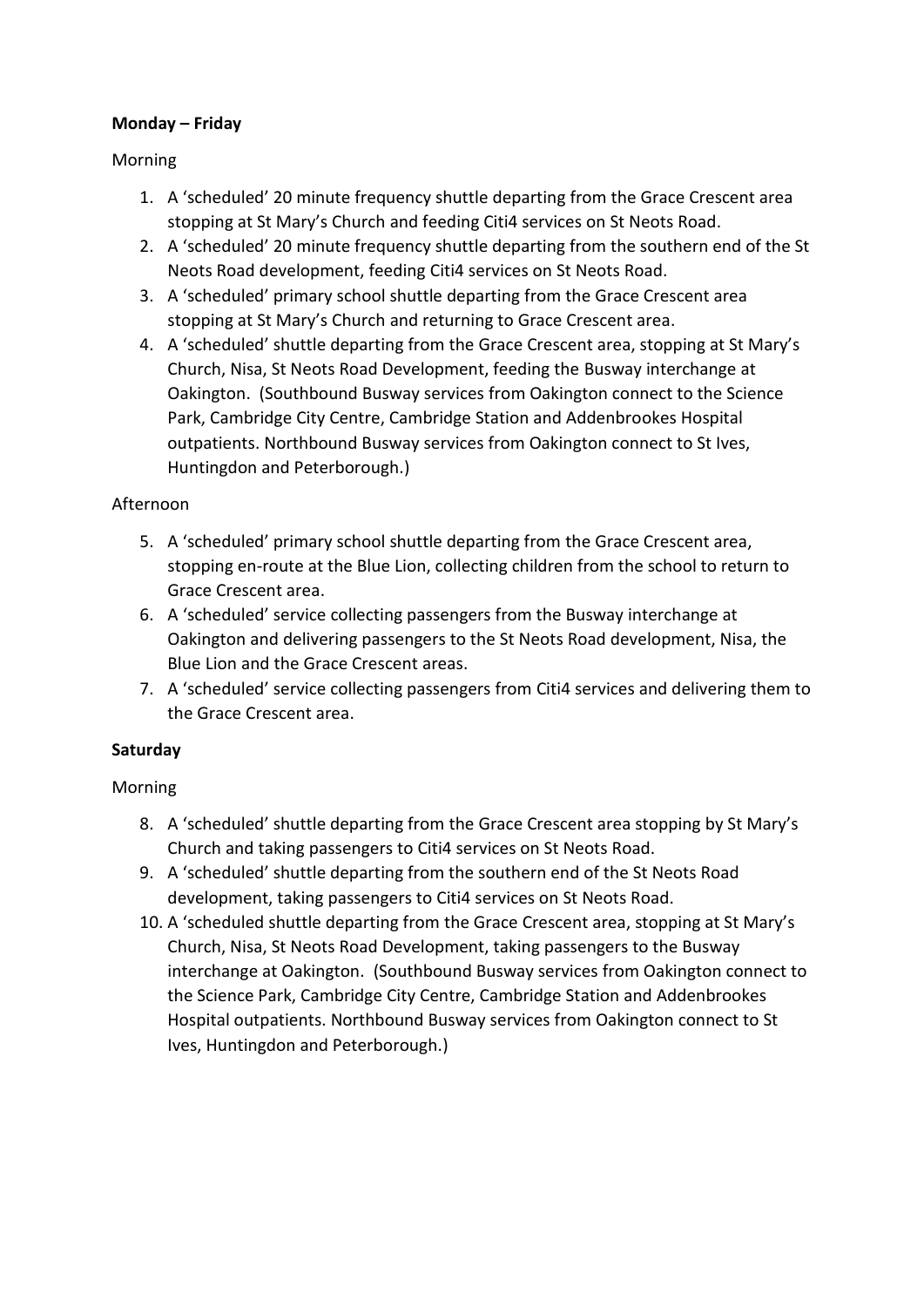### Afternoon

- 11. A 'scheduled' service collecting passengers from the Oakington Busway interchange taking passengers to the St Neots Road development, Nisa, the Blue Lion and the Grace Crescent area.
- 12. A 'scheduled' service collecting passengers from Citi4 services on St Neots Road and taking them to the southern end of the St Neots Road development and the Grace Crescent area.

When not conflicting with the 'scheduled' services, outlined above, the Community vehicle should also be available to other village organisations such as the WI, Sports & Social Club, Scouts & Guides, etc. Whilst not yet finalised, it is anticipated that village organisations would be asked to provide their own driver (subject to Scheme approval) and to reimburse vehicle operating costs on a 'per mile' basis.

Subject to availability of drivers, it is hoped to be able to operate other ad hoc services to provide transport from the more remote areas of the village and to support those with limited mobility to access significant Village events such as the Church Fete, Christmas Bazaar, School Carnival, etc. Similarly, other Village wide services might be organised such as shopping trips and to provide access to nearby events such as the Cambridge Fireworks display, Strawberry Fayre, Festivals, etc.

## **Finance**

The majority of the funding for the Community Transport Initiative will be derived from the Grace Crescent development with additional funding from the St Neots Road development. These funds should be sufficient to implement and sustain the scheme until it has become established and self-sufficient. The proposed section 106 funding provides £25k capital for the purchase of a vehicle and a total of £40k to support operations.

There are a number of options for financing the vehicle – including outright purchase of either a new or pre-owned vehicle or some form of contract hire/lease.

- Initial investigations suggest that the cost to purchase a new vehicle, depending on size and specification, would be of the order of £30k (+vat). Therefore, unless additional funds can be identified to cover the additional capital cost of the vehicle, a proportion of the funds earmarked for ongoing operational support might need to be diverted from operational support to Capital.
- Alternatively, contract hire appears to cost approximately £200 to £300 per month plus an initial deposit and if this option is selected, then it would appear likely that it would be appropriate to reallocate a proportion of the £25k capital allowance to revenue to fund the rental and other ongoing operational costs.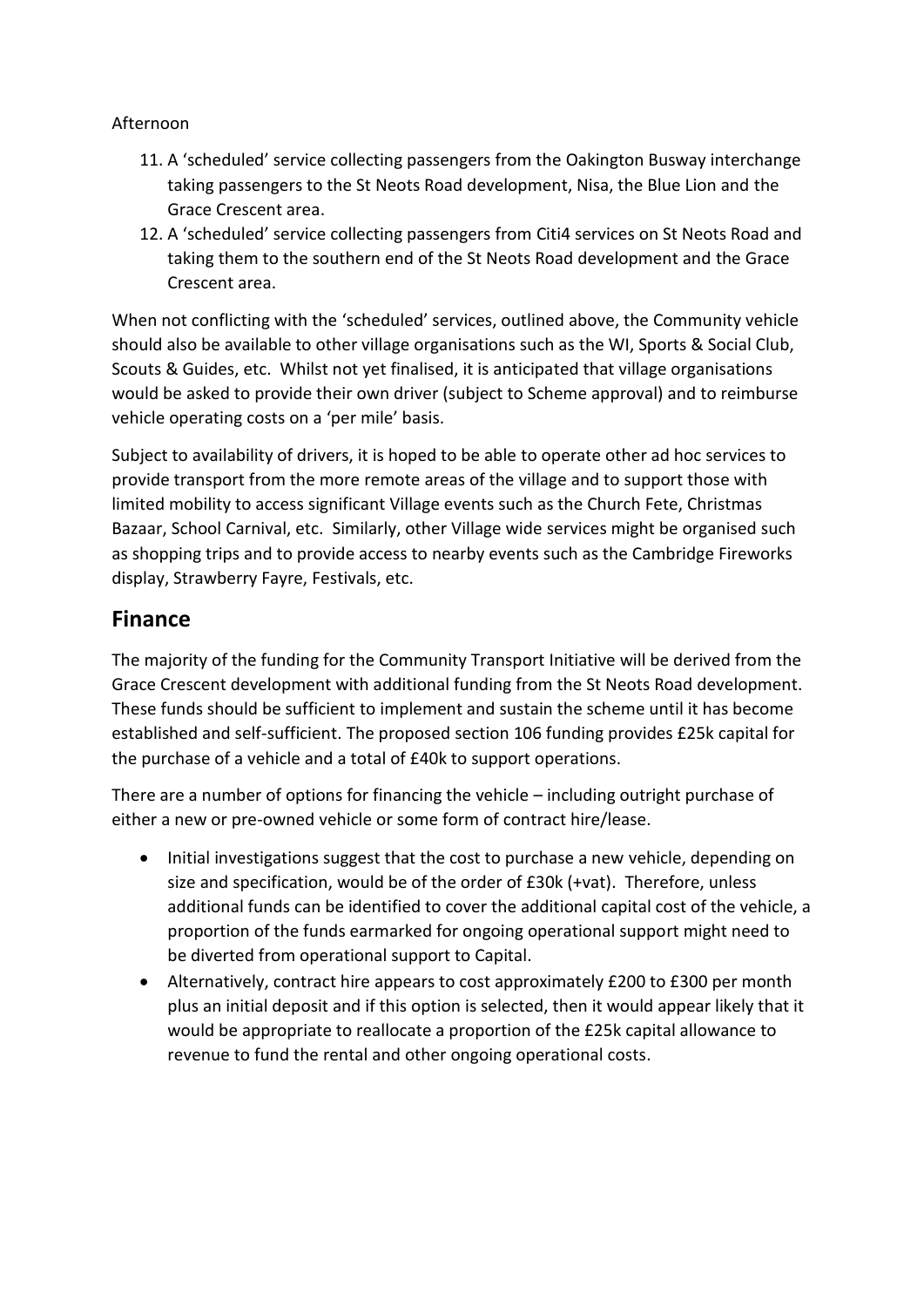## **Vehicle Selection**

There are a number of factors to consider when selecting a vehicle for the Scheme.

### Vehicle Size

• Smaller vehicles are generally considered to be easier to drive and hence might make it easier to recruit drivers (voluntary or paid). Larger vehicles have a greater number of seats and/or payload and may be more appropriate if demand for services is great and may be attractive to groups such as the village school or Scouts & Guides that may be interested in using the vehicle for trips.

### Vehicle Specification

• There are a number of factors to consider such as the number of seats, wheelbase length, roof height, how many wheelchair users might be accommodated and whether wheelchair access should be from the side or rear and by ramp or lift.

### Driver Licensing

• A minibus is classed as a vehicle with between eight to sixteen passenger seats and less than 3.5 tonnes. These vehicles can be driven by anyone with a driving licence issued prior to 1st January 1997, permitting driving of Group A (or B for automatic) vehicles, provided the driver is over 21 years of age and is not driving for hire or reward.

However, as the Scheme will almost certainly need to recover at least a proportion of its operating costs either directly from passengers or indirectly through Village organisations, it will be classed as being used for hire or reward, albeit 'not for profit'.

## Operator Permits/Licencing

- Section 19 permits are either 'standard permits' for vehicles which are adapted to carry no more than 16 passengers (excluding the driver) or 'large bus permits' for vehicles which are adapted to carry 17 or more passengers. These permits may be granted to organisations that operate vehicles without a view to profit to transport their members, or people whom the organisation exists to help. Section 19 permit vehicles can't be used to carry members of the general public.
- Section 22 permits are issued to bodies concerned for the social and welfare needs of one or more communities. They operate vehicles without a view to profit and use those vehicles to provide a community bus service. Unlike section 19 permit vehicles, community bus services are 'local bus services' and can carry the general public. Local bus services are defined as services using public service vehicles for the carriage of passengers by road at separate fares on which passengers may travel for less than 15 miles.
- Vehicles adapted to carry 9 or more passengers (excluding the driver) may be used under a community bus permit.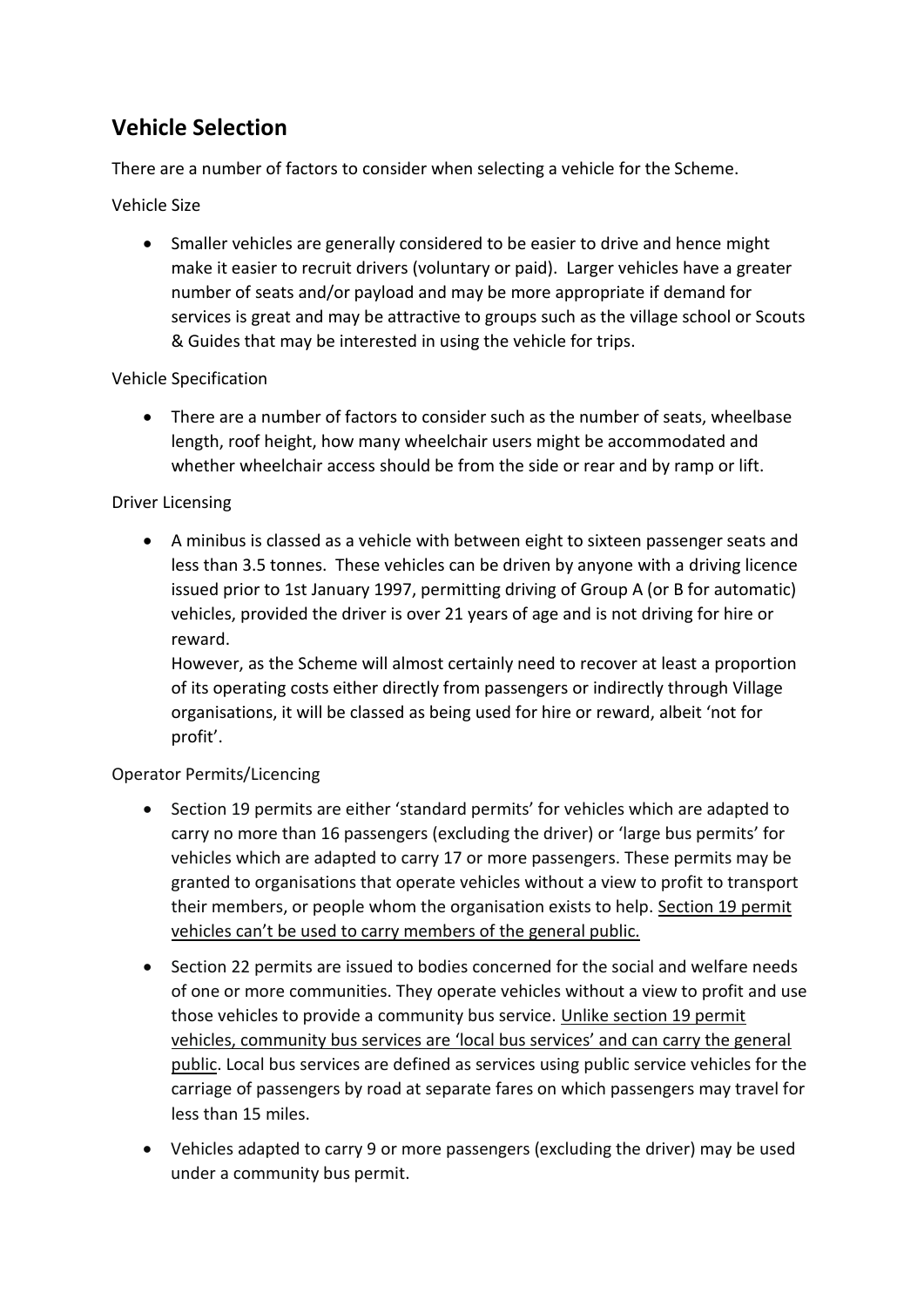- It should be noted that it is possible for schemes to have both Section 19 & 22 permits, however, vehicles must display the relevant permit and it is illegal to display both permits at the same time.
- A third option is that of licencing as a taxi operator, which might be appropriate for certain modes of operation.

Further work will be required to determine the appropriate size and specification of vehicle and the most appropriate operating Regime (i.e. permit/licence) for the Hardwick Community Transport Initiative.

## **Proposed Resolutions**

It is recommended that the Parish Council consider resolutions similar to those shown below:

The Parish Council resolves to:

- 1. Continue to support and pursue the establishment of a Community Transport Initiative (CTI) for Hardwick.
- 2. Support negotiations with the developers to secure the proposed Section 106 funding of £45k from Circle (Grace Crescent) and £20k from Hill (St Neots Road).
- 3. The Parish Council resolves to support the request for negotiations with the developers to incorporate flexibility regarding the allocation of S106 funding between Capital and Revenue costs for the CTI.
- 4. Take management responsibility for delivery of the Community Transport service.

Note: if resolution 4 is not passed, then resolutions 5, 6 and 7 become irrelevant.

- 5. Deliver a range of Community Transport services including operating one or more vehicles to transport members of Community organisations under section 19, and/or community bus services that are 'local bus services' and can carry the general public under section 22 permits.
- 6. Use the S106 funding to procure a vehicle for use by the CTI and to make the vehicle available, together with the S106 operational support funding, to facilitate delivery of the services.
- 7. Authorise and support further work to determine the appropriate size and specification of vehicle, vehicle funding arrangements and discussions with relevant organisations with a view to securing the necessary permits, licences, insurances, and other arrangements for the proper operation of the Community Transport service.

Note: if resolutions 4, 5, 6 and 7 are passed, then resolutions 8, 9, 10, 11 and 12 are uneccessary.

- 8. Support the establishment of a management body such as a registered charity or a 'not for profit' Community Interest Company to deliver the Community Transport service.
- 9. Appoint Councillors (insert names) to assist in forming and subsequently act as trustees or Directors alongside others in the alternative management body.
- 10. Task the management body with delivering a range of Community Transport services including operating one or more vehicles to transport members of Community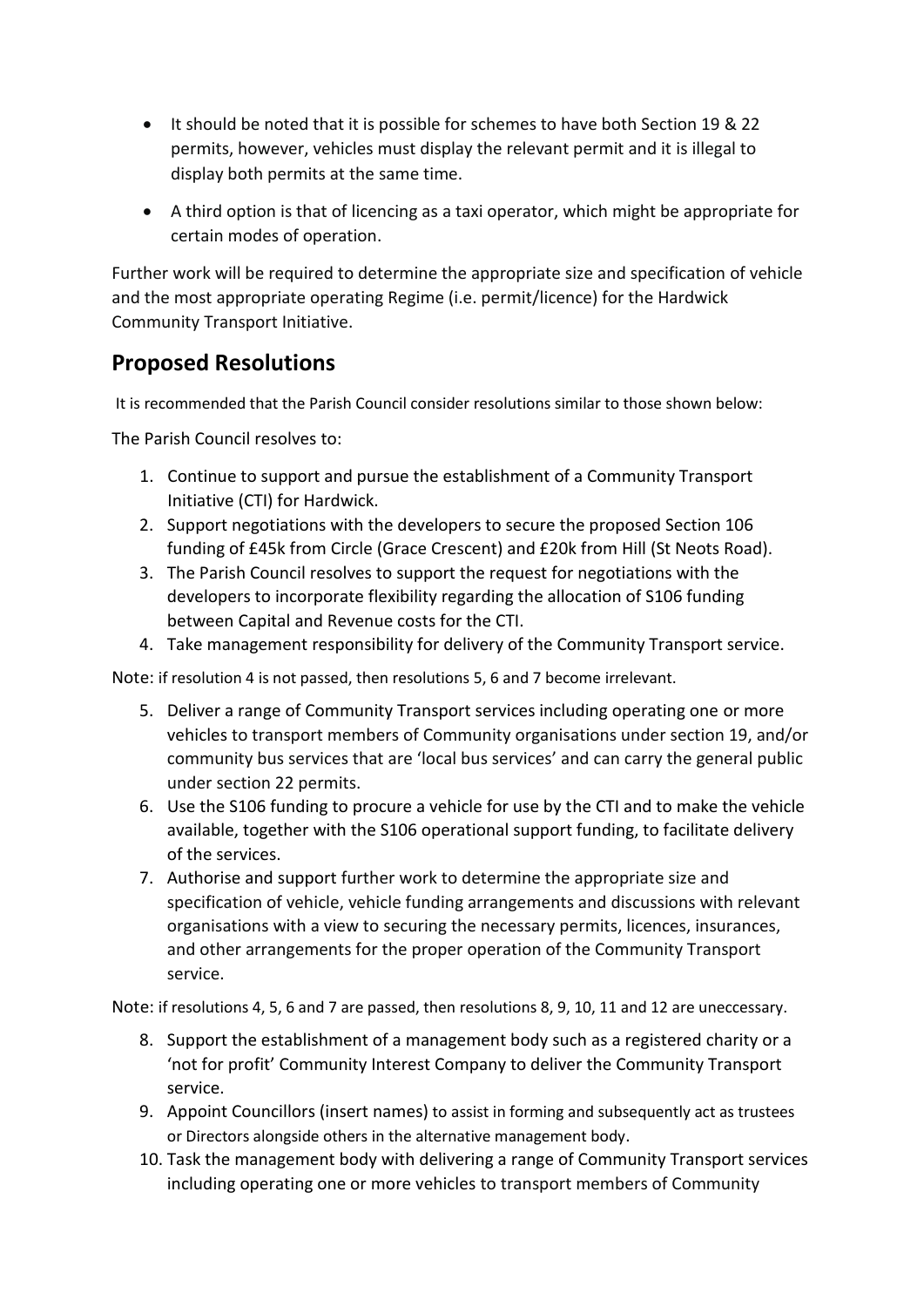organisations under section 19, and/or community bus services that are 'local bus services' and can carry the general public under section 22 permits.

- 11. Use the S106 funding to procure a vehicle for use by the CTI and to make the vehicle, together with the S106 operational support funding, available to the management body to facilitate delivery of the services.
- 12. Authorise and support further work to determine the nature of the management body, the appropriate size and specification of vehicle, vehicle funding arrangements and discussions with relevant organisations with a view to securing the necessary permits, licences, insurances, and other arrangements for the proper operation of the Community Transport service.

Report compiled by M Cassey, 23/7/2017